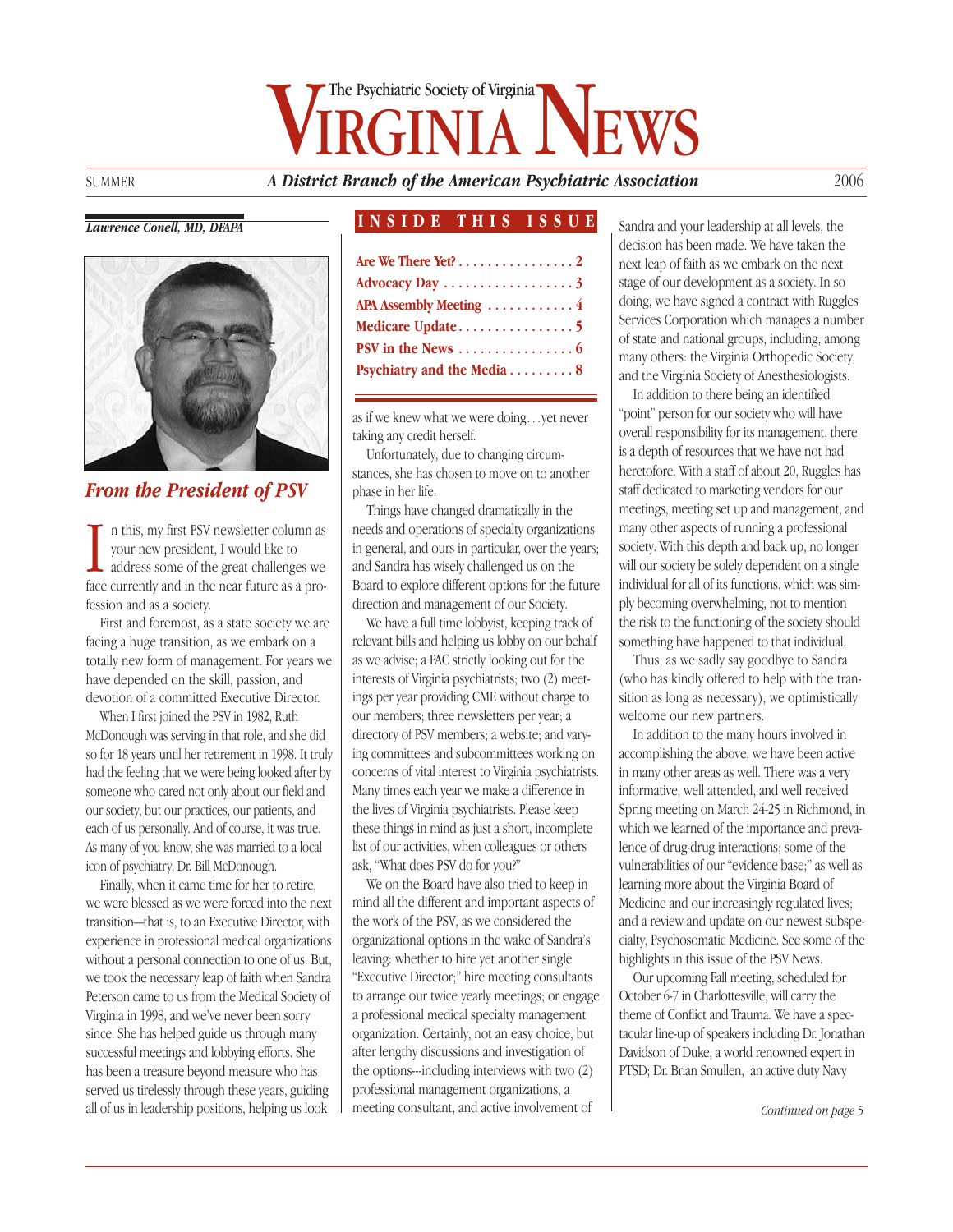### *James Krag, MD, FAPA* **Are We There Yet?**

It's good news that in December, 2005<br>Governor Warner committed \$460 milli<br>to a Transformation Initiative of our<br>mental health system. This commitment to  $\mathsf{r}$  t's good news that in December, 2005 Governor Warner committed \$460 million to a Transformation Initiative of our both hospital and community psychiatric care is being supported by Governor Kaine. Although we should not stop advocating until full funding for all needed services is allocated, this initiative provides a major infusion of resources for the state facilities and the forty Community Services Boards.

DMHMRSAS led a several year effort involving hundreds of people throughout Virginia to develop a Strategic Plan that called for added state investment and delineated steps to direct added emphasis on funding programs that will help people with psychiatric illness stabilize in their community and ideally not need to enter the various state facilities. This is both cost effective and compassionate. It also aligns with the national trend towards providing people more self-determination and supports the values of recovery.

In 2003 the Community Reinvestment Initiative began to redirect over \$10 million to programs such as crisis intervention, discharge assistance, programs of assertive community treatment, jail services teams and

### **VIRGINIA NEWS**

*President* Lawrence Conell, M.D., DFAPA

*Editor* James Krag, M.D., FAPA

*Executive Director* Sandra Peterson

#### *Executive Office* PO Box 71656 Richmond, VA 23255-1656 (804) 754-1200 Fax (804) 754-2321 e-mail: spetersonpsv@comcast.net www.psva.org

*We welcome letters to the editor and editorial contributions.*

private inpatient bed purchase. 100 beds at the three largest state hospitals were closed.

Clearly there is a national hospital bed shortage but this was already in effect, primarily due to funding issues, before the Department began this project. The trial Reinvestment projects adequately demonstrated that moving in the direction of providing more care in the community decreases the demand for state hospital beds. And this encouraged more support for the Transformation Initiative.

One major effort that will increasingly involve psychiatrists is the development of Crisis Stabilization Programs. In 2005, the General Assembly funded \$3.85 million to support seven of these new programs and the trend is to create many more. These programs provide community based services designed to avert hospitalization and also to provide a step-down program for people being discharged from hospitals. Creating an array of services at varying levels of intensity and readily available locally can only help reduce the demand on hospital beds.

This newly initiated Transformation Initiative has not brought us even close to completion of the goal. However, success is moving in the direction of the goal, not just reaching it. In that sense this initiative is a success and the PSV should continue to support this notable effort since it is moving toward improved psychiatric care and the concepts of recovery, self-determination and empowerment.

But only so much progress can take place with state wide efforts. Steven Sharfstein's ongoing call, from the beginning to the end of his term as APA president, to "tirelessly advocate" for a single-payer, universal health care system so every American has access to health care and one that that fully funds psychiatric care deserves our support.

When Gov. Kaine took office a historically unusual event took place: he left Jim Reinhard as the head of DMHMRSAS and Patrick Finnerty in charge of DMAS. This has allowed a valuable continuity of programs and personnel to more quickly proceed with change. Communication and cooperation



among these various agencies and with many of the provider organizations is high. These web sites are very informative about the provision of psychiatric care in Virginia

#### **DMHMRSAS web site www.dmhmrsas.virginia.gov**

- \* If you click on the photo of Jim Reinhard you are able to access several of his presentations.
- \* Notably: "Recommending Integration into the Community: How Long Must History Repeat Itself?"
- \* You can also access the Departments Comprehensive State Plan: 2006 - 2012. A very hopeful document.

#### **Office of Inspector General web site www.oig.virginia.gov**

\* This past year there has been increasing focus on the continuum of crisis care in Virginia. The document titled "Virginia Community Services Board Emergency Services Programs" can be accessed at the web site and presents ideas that will help better address access to services when people with psychiatric illness are in crisis. We definitely have a shortage of hospital beds. But the OIG has broadened the discussion beyond merely beds to include a spectrum of community crisis services so that the hospital beds will be more readily available to those truly in need of this level of service.

### **Virginia Association of Community Services Boards web site www.vacsb.org**

\* This is the primary organization which advocates for people with mental illness in Virginia. Their web site provides a wealth of information about current efforts to improve care in Virginia.

So are we there yet? No but we're on our way.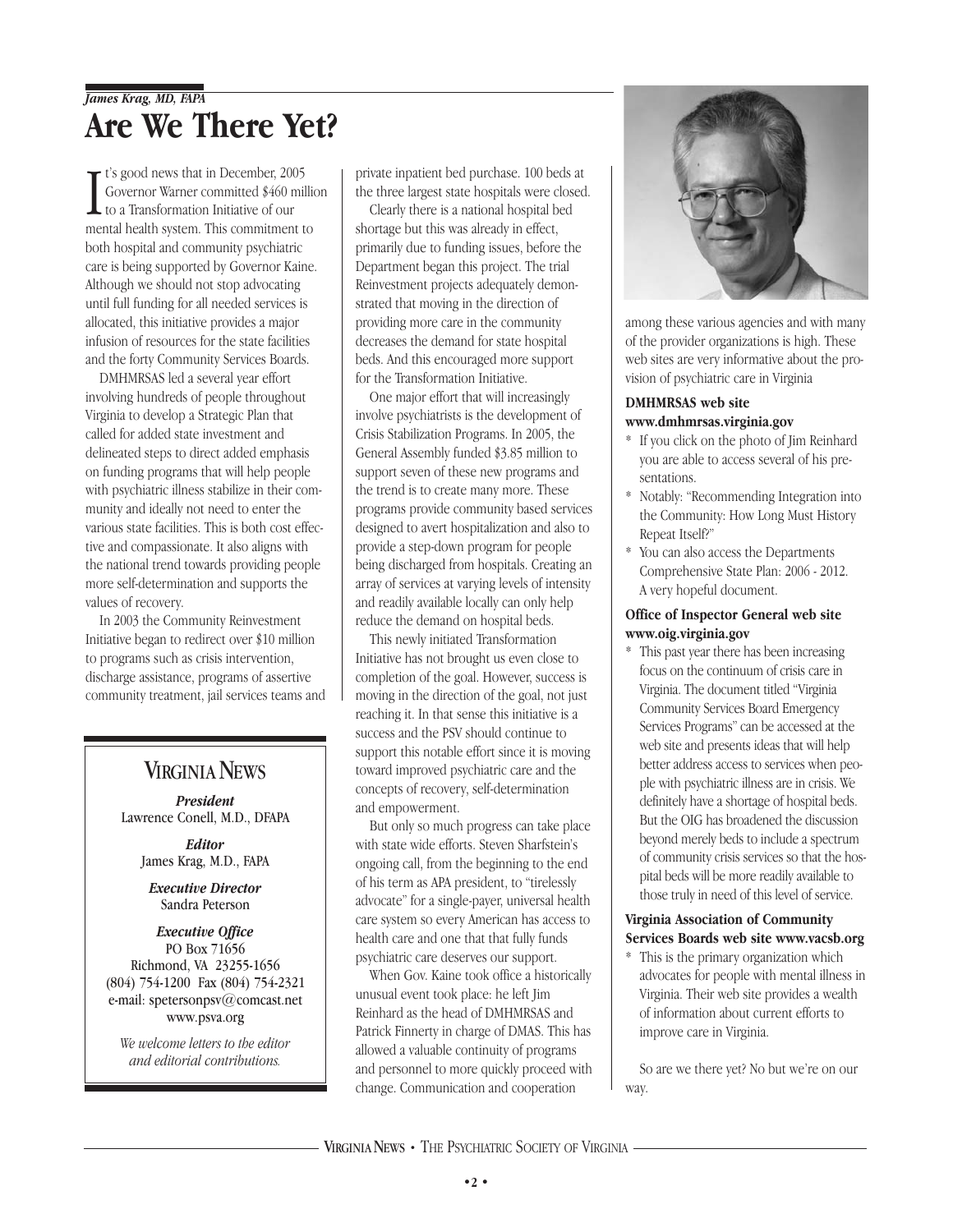## *Antony Fernandez, MD, Chair, Legislative Committee, PSV and Varun Choudhary, MD, Federal Legislative Representative, PSV* **Advocacy Day, Washington DC, March 26-29, 2006**

The PSV was represented by Dr. Varur<br>Choudhary and Dr. Antony Fernande<br>joined fellow psychiatrists and legisla<br>tive representatives from all of the states of the PSV was represented by Dr. Varun Choudhary and Dr. Antony Fernandez joined fellow psychiatrists and legislathe union at the annual Advocacy Day in Washington DC on March 26-29, 2006. They received a warm welcome from the committee members of the Government relations and Public Affairs, the Council on Advocacy and Public Policy and the APA leadership.

It was grassroots advocacy 101. There was expert analysis of developments in federal healthcare and mental healthcare policy from leading experts on Capitol Hill. They brought us up-to-date on major developments and the do's and don'ts of grassroots in action in Washington.

Our schedule was hectic to say the least. The evening began with a dinner honoring Jeremy Lazarus on Sunday, March 26th. Dr. Lazarus was instrumental in spearheading the Advocacy agenda for the APA for many years. The rest of the evening was spent reviewing the hectic agenda and all the materials the members of the Government relations and Public Affairs committee had put together for the attendees. On March 27th discussions and presentations on the health policy agenda of the 109th congress and the mental health policy agenda in 2006. Speakers included Charlie Cook, Edictor and Publsiher The Cook Political Report, former Member of Congress, the Honorable Billy Tauzin, PhRMA President and CEO, and other distinguished speakers. The Guest of Honor at the APAPAC reception on Monday March 27th was the Honorable Steve Buyer (R-IN). The next morning after a stimulating speech bu the Honorable Joe Schwarz, M.D. (R-MI) the attendees left for visits with House and Senate Office staff.

On March 28th and 29th Dr. Varun Choudhary and Dr. Fernandez met staff in the House Office Buildings (HOB) and the Senate Office Buildings (SOB) and made the best possible case for the vital issues related to our profession.



*Drs. Varun Choudhary, Antony Fernandez from PSV and Eric Steckler from Washington Psychiatric Society at the Senate office Building.*

### *Contribute to APAPAC:*

APAPAC, is the political voice for the American Psychiatric Association. APAPAC a nonprofit, unincorporated, voluntary committee of psychiatric physicians who donate money to candidates seeking federal elective office. In order for it to be a vigorous and potent force, we need contributions from all psychiatrists.

APAPAC provides a way to present a significant contribution to an elected official or candidate on behalf of the entire profession of psychiatry. These contributions go a long way in allowing APAPAC contributors to target key fundraising events, set up grassroots educational meetings between APA members and elected officials, and provide other opportunities for APA members to have access to key Members of Congress. APAPAC is and will be bipartisan, representing all of psychiatry.

Many APA members find the national political process distasteful, but our choice is a simple one—have a seat at the table or give it to others who will not have psychiatry's or our patients' best interests in mind.



*Dr. Antony Fernandez with J.K. Robinson, Legislative Correspondent, Office of Senator John Warner.*

You can contribute to the PAC online. Visit the members Corner section of the APA website www.psych.rog/members/apapac/index.cfm

*Continued on page 7*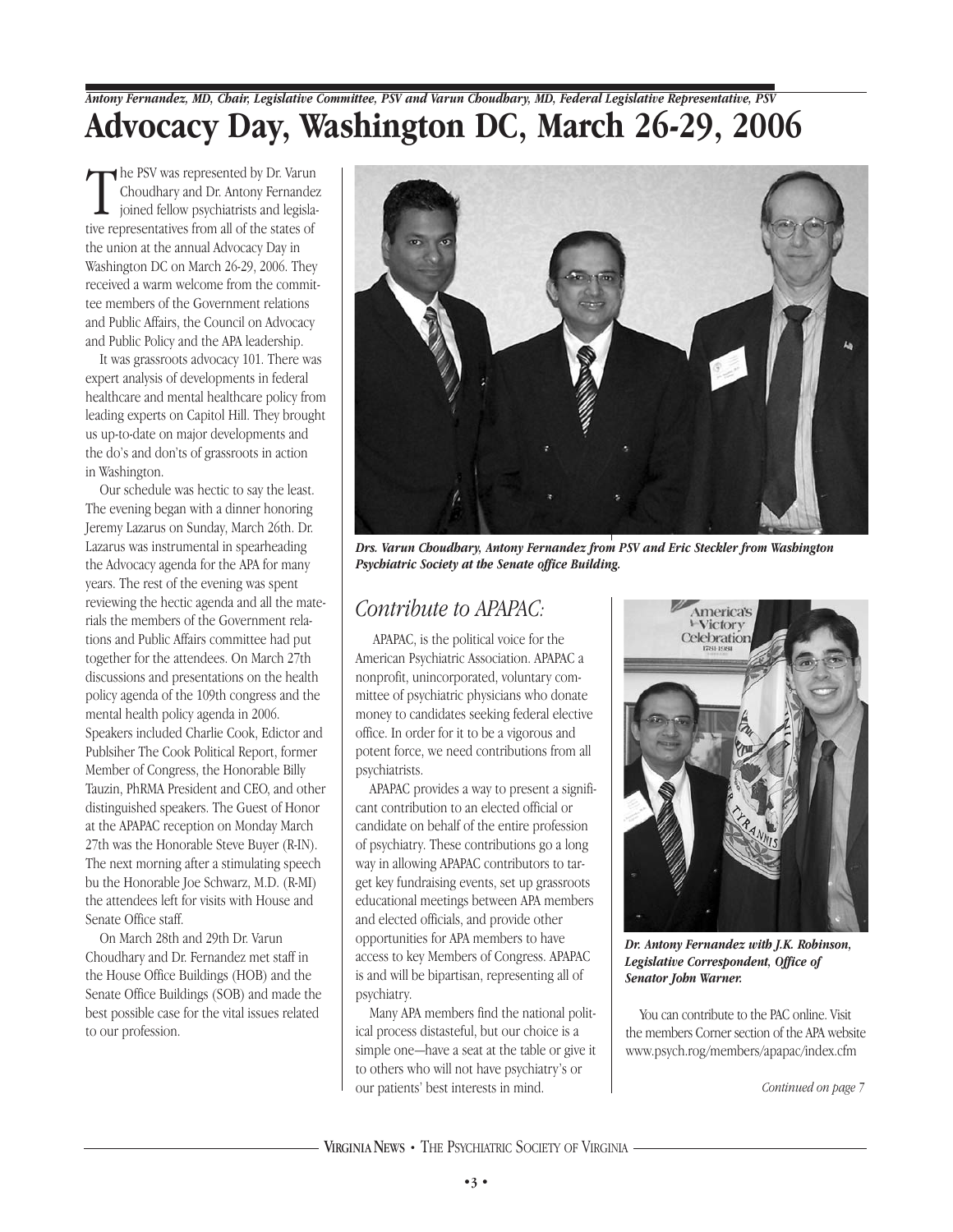## *Ram Shenoy, MD, DFAPA* **APA Assembly Meeting May 2006 at Toronto, Canada**

The May session of the APA Assembly<br>
met from May 19 to 21, 2006 just prior<br>
to the Toronto APA meeting. Despite<br>
the cold and wintry weather, the session was he May session of the APA Assembly met from May 19 to 21, 2006 just prior to the Toronto APA meeting. Despite packed with many items, some of which were controversial.

The meeting was inaugurated by APA President Dr. Steven Sharfstein. He extolled the role of the Assembly in the functioning of the APA. Dr. Joe Rubin, the Speaker, called the Assembly to order. During the session, the Assembly elected Dr. Jeff Akaka of Hawaii as the Speaker elect and Dr. Ron Burd of North Dakota as the Recorder.

Of the 29 action papers presented to the Assembly, 10 were withdrawn, defeated or postponed for fine tuning. The rest were passed. Some of the papers evoked a lot of controversy and long discussion. Your PSV representative Dr. Shemo served as the Chair of one of the Reference Committees and Dr.

Shenoy was a member of another.

Some of the significant papers passed included one that urged the editors of the American Journal of Psychiatry and other APA journals and books "to publish full disclosure information re potential conflict of interest of contributors of manuscripts" as is already done in other journals such as JAMA. Another required APA to support a proposal calling on psychiatrists and other professionals to stop using Antisocial Personality Disorder diagnosis to recommend involuntary commitment of persons to psychiatric hospitals. One paper explored a model that would open a new route into child and adolescent psychiatry training that would allow Board certified or eligible pediatricians to do 18 months of adult followed by 18 months of training in child and adult psychiatry. An important paper called on APA to explore diagnostic and therapeutic factors that arise

after large scale disasters. The impetus for this paper was the storm disasters on the Gulf Coast of the USA. A related paper urged APA to discuss with FEMA and SAMSA a proposal to have the agencies provide financial support for short term crisis intervention and long term psychiatric treatment following natural and man made disasters.

The highlight of the Assembly was the passage of an APA position statement dealing with psychiatrists' participation in interrogation of detainees held in either civilian or military detention. It expressly eschewed the use of torture of any person and required that members report any instances of torture they learn have occurred or are being planned. This position statement was discussed at length. Some members objected to some of the restrictions. *For further information about this issue please refer to the July 16 issue of Psychiatric News, Pages 1 and 10.* 

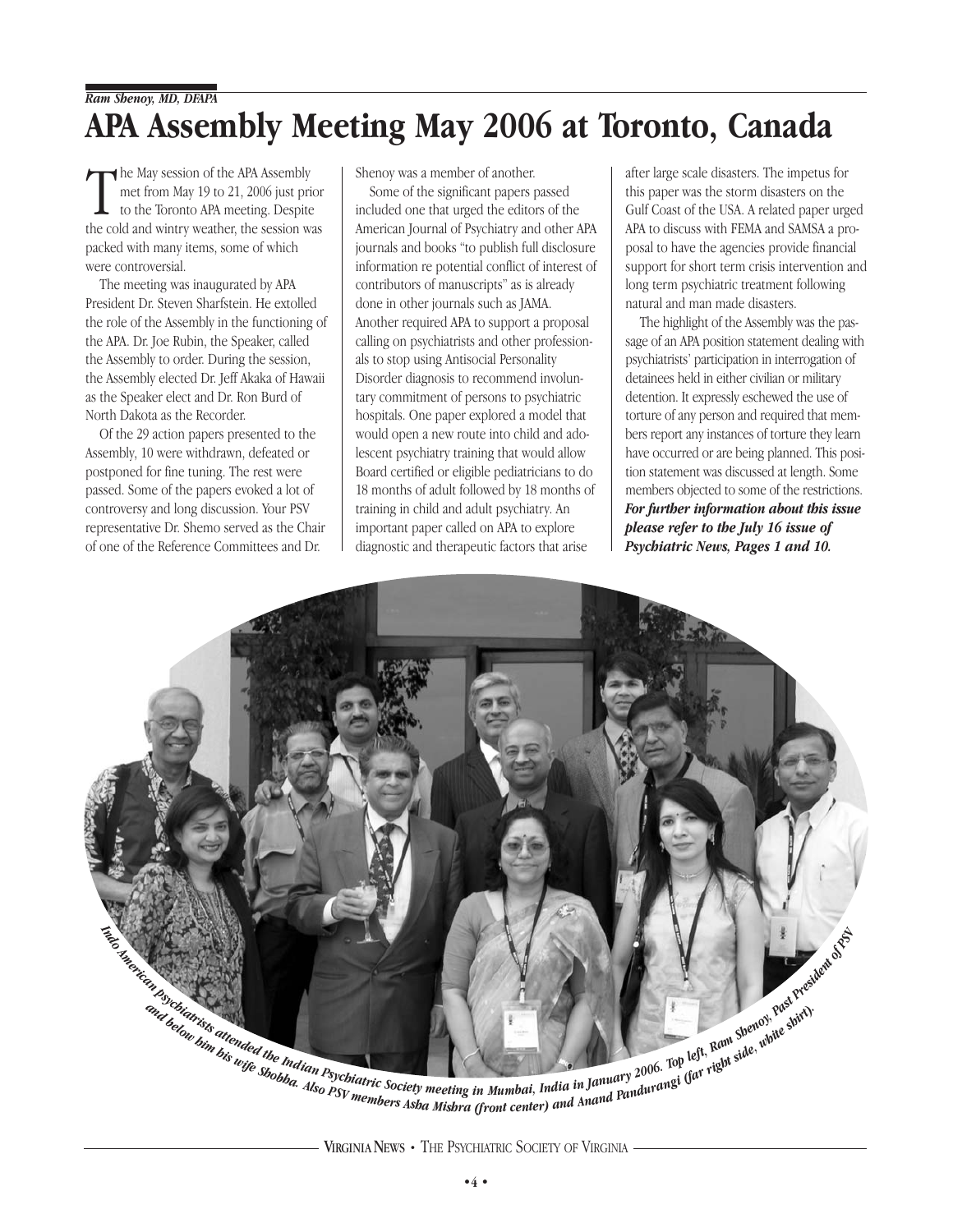# **Medicare Update From Your Carrier Advisory Committee (CAC) Representative**

*Local medical review policy Vagal Nerve Stimulator for depression*

The LMRP policy regarding VNS for<br>seizure and depression was initiated<br>october 23, 2006 for the Virginia fisca<br>intermediary Trailblazer Health. Every draft he LMRP policy regarding VNS for seizure and depression was initiated on October 23, 2006 for the Virginia fiscal LMRP remains open to change for a 45 day public comment period. The initial language was clear; "Use of VNS for depression is currently non-covered." During the comment period I advocated for potential case review noting FDA approval for VNS and the high morbidity and mortality of treatment resistant depression (TRD).

Virginia's CAC reconvened on Monday June 26. Upon meeting with the medical director of the CAC, Laurence Clark, M.D., I learned that VNS coverage in Virginia may be considered on appeal. Trailblazer Health also provides FI services for Texas. VNS researchers Randolph Canterbury, MD, at the University of Virginia and A. John Rush, MD, at Southwestern Medical School in Dallas provided vital information supporting an accommodation very unusual for the Medicare insurance product. A statement provided by Dr Clark reads:

The policy regarding VNS and depression remains one of non-coverage. However, because of compelling early evidence at two universities within the Trailblazer regions, individual consideration (upon appeal) will

be applied to selected refractory cases failing multiple standard treatments.

A plausible clinical scenario depicts a younger Medicare beneficiary disabled by the illness of TRD. Without the possibility of VNS the actual illness effecting disability would not be covered by the default insurance provided by our government. Note that prepayment case review does not exist in Medicare. To my knowledge, Trailblazer is the only Medicare fiscal intermediary allowing consideration of appeal for the blanket non-coverage of VNS. The LMRP language for VNS was finalized with the June 26 meeting.

# *Good Day, Not Good Bye*

*I hate good bye's. These two words always make me feel sad so, in this column and similar to what the Aussie's say, I will say Good Day. It has been a pleasure and an honor to work with all of you over the last eight years. I will remember with special fondness, working with those of you who served as Presidents or in some capacity on the board. Prior to the PSV I worked for almost 7 years with the Medical Society of Virginia and left there to work from home so I could be near my two small children at the time. It was a perfect fit, as it not only benefited my children but the PSV as well.*

*Now it is time for me to turn toward another phase in my life. I am not sure what that exactly is right now but I do know it will be different, challenging and hopefully as fulfilling as the PSV was. You will not lose me completely as I will continue to support the PSV through Ruggles Service Corporation at least through the PSV fall meeting in October.*

*Of course, I will be available to answer questions, as was my predecessor, Ruth McDonough. The PSV is in great hands as I pass the torch to the staff at Ruggles and I am confident Ruggles will guide the PSV toward great things for many years to come.*

*—Sandra Peterson*

#### *President's Message continued from page 1*

psychiatrist who will address personal experiences in War Zone psychiatry; Dr. Gregory O'Shanick, a recognized expert in brain trauma; and Dr. Steve Brasington, our president-elect, to talk about another type of trauma/conflict, i.e. recognizing and treating the impaired/disruptive physician.

The PSV is definitely alive and well, albeit in transition. Now, more than ever, we need involvement from as many of you as possible. Please call me personally if there are suggestions, concerns, or willingness to help out on the Board or a Board committee.

Also, please make every effort to come to our Fall meeting at the Omni in Charlottesville. Non PSV members and residents are welcome, pass the word.

Sincerely,

enellin

Lawrence Conell, MD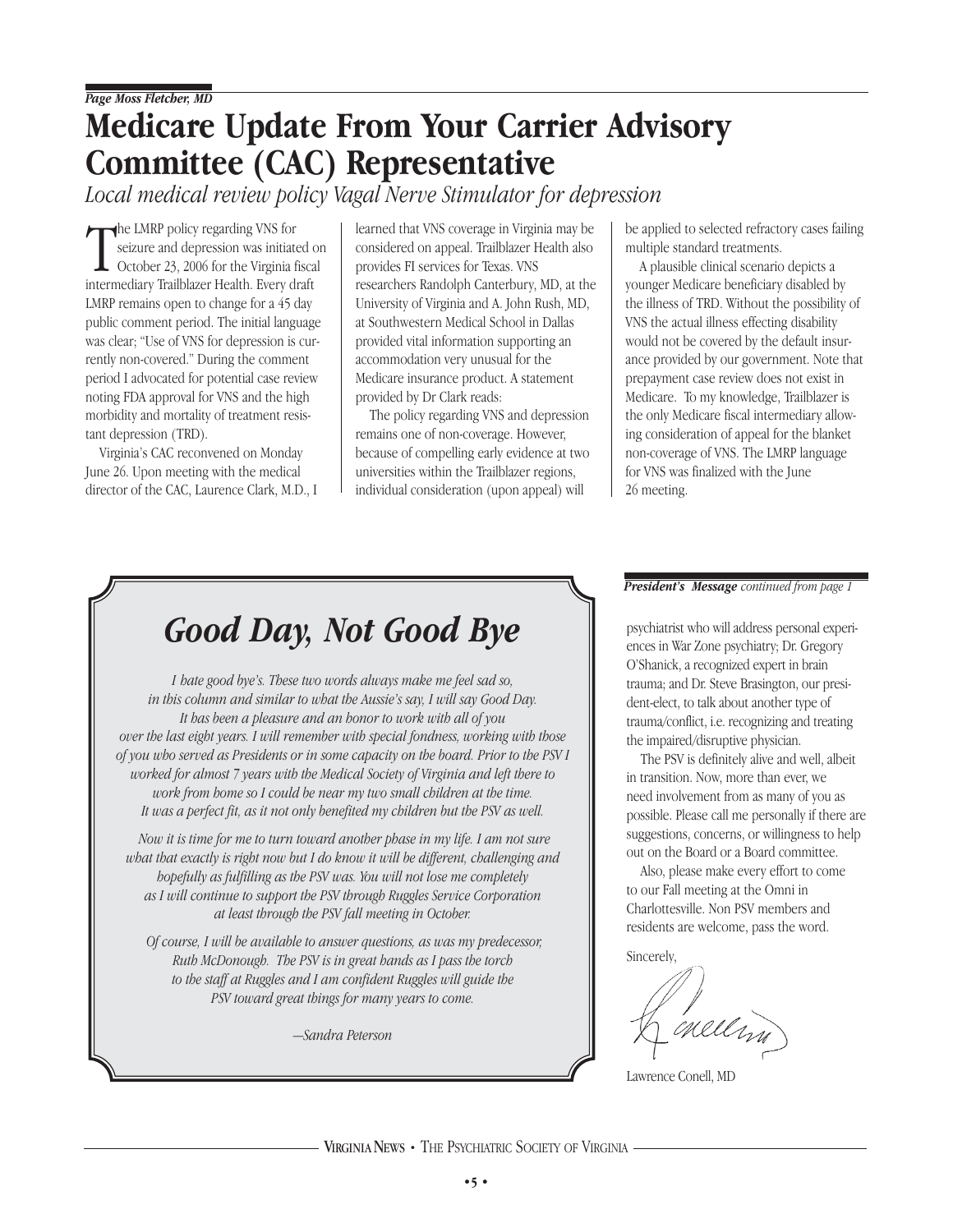

# . **PSV IN THE NEWS**

## **Spring Meeting** *Controversial Issues in Psychiatry*

This past March the PSV co-sponsored a CME program called *Controversial Issues in Psychiatry*.

Speakers were William Harp, MD, Executive Director of the Board of Medicine, Neil Sandson, MD with the Sheppard Pratt Health System and Thomas Wise, MD with INOVA Fairfax Hospital.



*<sup>N</sup>ei<sup>l</sup> <sup>S</sup>and<sup>s</sup>on, <sup>M</sup>D, <sup>S</sup>peake<sup>r</sup>*



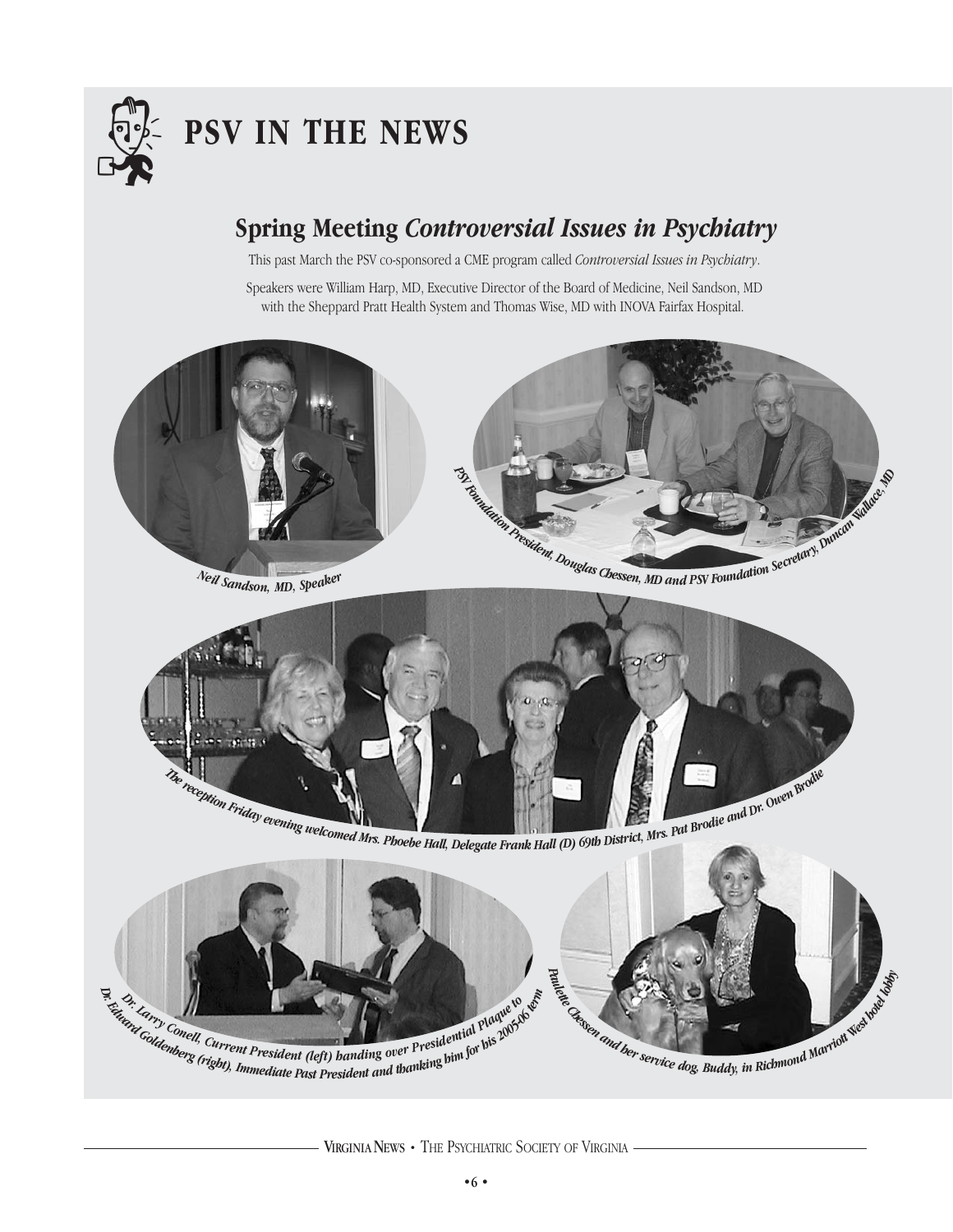## **PSV ANNUAL FALL MEETING** *Conflict & Trauma*

**OCTOBER 6 & 7, 2006 THE OMNI CHARLOTTESVILLE HOTEL**

*Speakers include:* 

**Dr. Jonathan Davidson**  *What's New in the Treatment of PTSD? What's New in the World of Anxiety? He will have two talks.*

> **Dr. Brian Smullen**  *Pre-traumatic Stress Disorder: A Psychiatrist's Observation of Troops Under Fire*

**Dr. Gregory O'Shanick**  *Evaluation and Management of Traumatic Brain Injury: What a Practicing Psychiatrist Needs to Know*

> **Dr. Steve Brasington**  *Distressed Professionals*

*Please call the Omni at 434-971-5500 and book your room (single and double) at \$159 plus tax before Friday, September 15, 2006.*



## **Golf Update**

The 2006 PSV golf tournament was the best attended in several years. Stan Jennings, Doug Chessen, Yaacov Pushkin, Kip Jones and Larry Conell greeted the early spring weather at the Willow Oaks Country Club. The 2005 Champion Stan Jennings did his best to create the illusion of smug confidence. He wanted his opponents to think he expected to keep the legendary broken putter trophy. Privately, he was trouble by a factor that he could not control. That factor was youth—fearless, virile, dashing creative youth with spinal flexibility. And it was that youth that did him in. Yaacov Pushkin dazzled the field with his golfing powers and seized the championship in his first attempt inviting comparisons to Tiger Woods and other prodigies. As our new champion contem-

plates his strategy for defending his title, he can take comfort in knowing his adversaries are not getting any younger or any better. The wisdom he gains as champion will serve him well.

—Stan Jennings, MD



PSV member David Trinkle, MD of Roanoke recently won a seat on the Roanoke City Council. Dr. Trinkle will be the city's new vice mayor when the Council takes office July 1, 2006.

.

*Our condolences go out to the family of Dr. Marvin Perkins (APA & PSV Life Fellow) of Roanoke who passed away in March, 2006.*  $10.0613$ 

#### *Advocacy Day continued from page 3*

and click on "Contribute to APAPAC". Personal checks can also be mailed to APAPAC, 1000 Wilson Boulevard, #1825, Arlington, VA 22209

**Update:** Congress is moving steadily on the Fiscal Year 2006 (FY 2006) Appropriations bill for the Departments of Labor, Health and Human Services and Education (LHHS). The Senate Appropriations Committee marked-up its LHHS FY 2006 bill last week. Its measure will proceed to a full Senate vote in September. The House approved its LHHS FY 2006 spending bill (H.R. 3010) on June 24, 2006.

The Senate Committee restored all the cuts made by the House to the Center for Mental Health Services (CMHS). As expected, the Senate Committee provided greater increases for the National Institutes of Health (NIH) than the House (3.7% vs. 0.5%) at \$29.4 billion, an increase of \$1 billion over the FY 2005 appropriation and \$905 million over the president's budget request which translates into an additional \$48.2m for NIMH; \$28.5m for NIDA and \$13.8m for NIAAA in FY 2006. Unfortunately, due to "continued record budget deficits, it is unclear whether and from what sources the additional funding will be found. The Senate Committee was forced to recommend a slight shift in the date Social Security checks are mailed as the means to fund the increases. It is very unlikely that this will survive any House-Senate conference.

Additional funds for Veterans Administration are a step closer to approval. Senate appropriators on July 21 approved a fiscal 2006 spending bill for military construction and veterans' programs that would give the Bush administration \$2 billion it requested to fill a veterans' health care budget gap. The Senate Appropriations Committee voted 28-0 in favor of the \$83 billion measure (HR 2528). Of the total, \$70.7 billion is for the Department of Veterans Affairs and \$12.1 billion is for military construction programs. Discretionary funding would total \$46.4 billion, including the \$2 billion in emergency VA funding.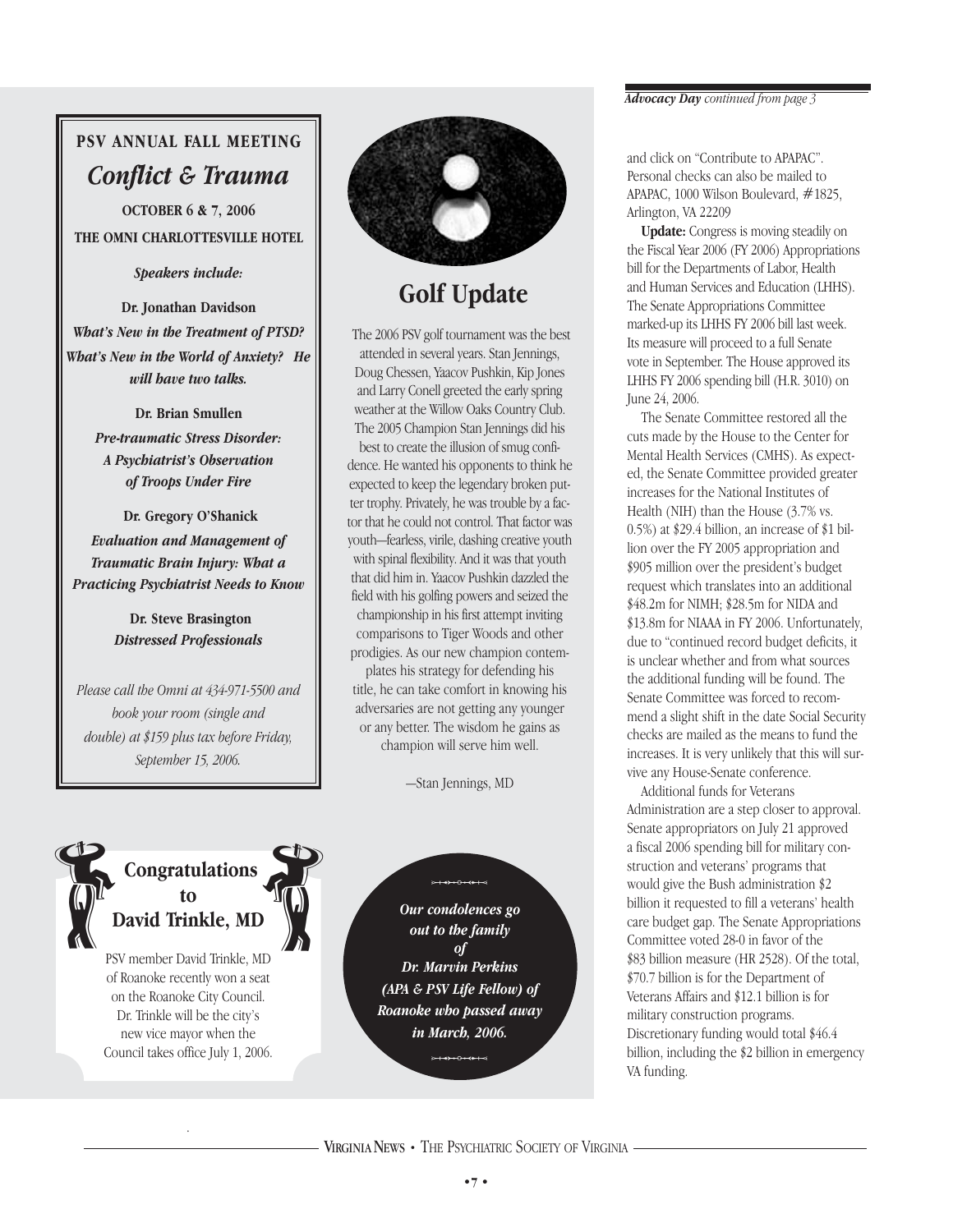## *J. Edwin Nieves, MD, Chair, PSV Public Relations Committee* **Psychiatry and the Media**

S recent events have proved, psychia-<br>trists should have an interest in the<br>media. Media coverage, regardless of<br>the medium, has tremendous importance in s recent events have proved, psychiatrists should have an interest in the media. Media coverage, regardless of how psychiatry, psychiatrists and our patients are portrayed. In addition, it gives us the opportunity to advocate for our patients and educate the general public.

There are two ways to conceptualize media coverage. You can pay for coverage, "paid media" or you can earn coverage, "earned media".

Paid media coverage refers to buying space or time in television, newspapers or publications. It also includes websites, mailing lists, etc. This form of coverage has a great advantage. It guarantees coverage and also lets us both control the message and target the audience. Paid media is generally

utilized for publicity, to raise awareness, advocate and educate.

On the other hand, earned media are those opportunities that arise when topics of interest in psychiatry come up in general media coverage. These include television news reports or interviews. Newspaper articles, editorials or other venues where we may "earn" the chance to respond, whether in writing or in live interview. Earned media has the advantage of being free of cost. On the other hand, you control only your message not the complete story. You also have no control over the audience.

The most compelling reasons to utilize earned media are to "set the record straight" or move public opinion. Having a specific expertise to offer, or contribution to make are also reasons to use earned media.

Reasons to stay away from this kind of coverage are practical legal ramifications, the appearance of being defensive or entering into a "tug of war" in a particular issue, or when you simply have nothing to contribute.

When interacting with the media, be brief, be clear and keep bridging back to your original message. Keep in mind that reporters are neither your friends nor enemies. More often than not, they want to get a good story and a good quote. Avoid phrases like "no comment", "cannot confirm or deny". These types of comments give the appearance that you are hiding something. If you are asked questions about something you are not an expert on, say so, and volunteer to find someone who can answer those questions. Lastly, remember, you are always on record.

### **Alpha Physician Search** Meeting Your Expectations

We specialize in the recruitment, retention, and placement of qualified psychiatrists nationwide. Our clients are located throughout the country in highly desirable areas; offer outstanding compensation packages, and unique practice opportunities. Gain access to numerous non-advertised positions.

**Southern Coastal Virginia**— Join a progressive JCAHO accredited hospital as Medical Director. Responsibilities will include direct clinical services to the adult population though both inpatient and outpatient settings. This unique position will offer earnings of \$200,000 and a comprehensive benefits package to the qualified candidate. Enjoy a light call schedule and a collegial professional environment.

**Northern Virginia**—Join three other BC psychiatrists in one of America's top 100 hospitals. The incoming psychiatrist will be involved with adolescent, adult, and geriatric patients, on both an inpatient and outpatient basis. Availability of ER, ECT, and consults can be discussed. Call is 1:4 weekends, and shared evening phone back up only. Salaried position starts at 180k with a very comprehensive benefits package. Only 65 miles from D.C. with top notch private schools nearby, makes this a highly attractive community to join.

**Northern Coastal Virginia**— Join a superb, non for profit hospital in need of a psychiatrist to work either inpatient or a mix of inpatient/outpatient responsibilities. Work in a collegial atmosphere for one of the leading practices in Virginia. With over 7 psychiatrists and 7 therapists, call is minimal and nurse triaged. Centrally located between 2 major cities, this desirable location has access to both highways and rail systems. Do not miss this chance to be part of this great community.

> **To secure your ideal position, contact Scott Powell: 800-504-3411 or scottp@alphaps.org To view available practice opportunities visit www.alphaps.org**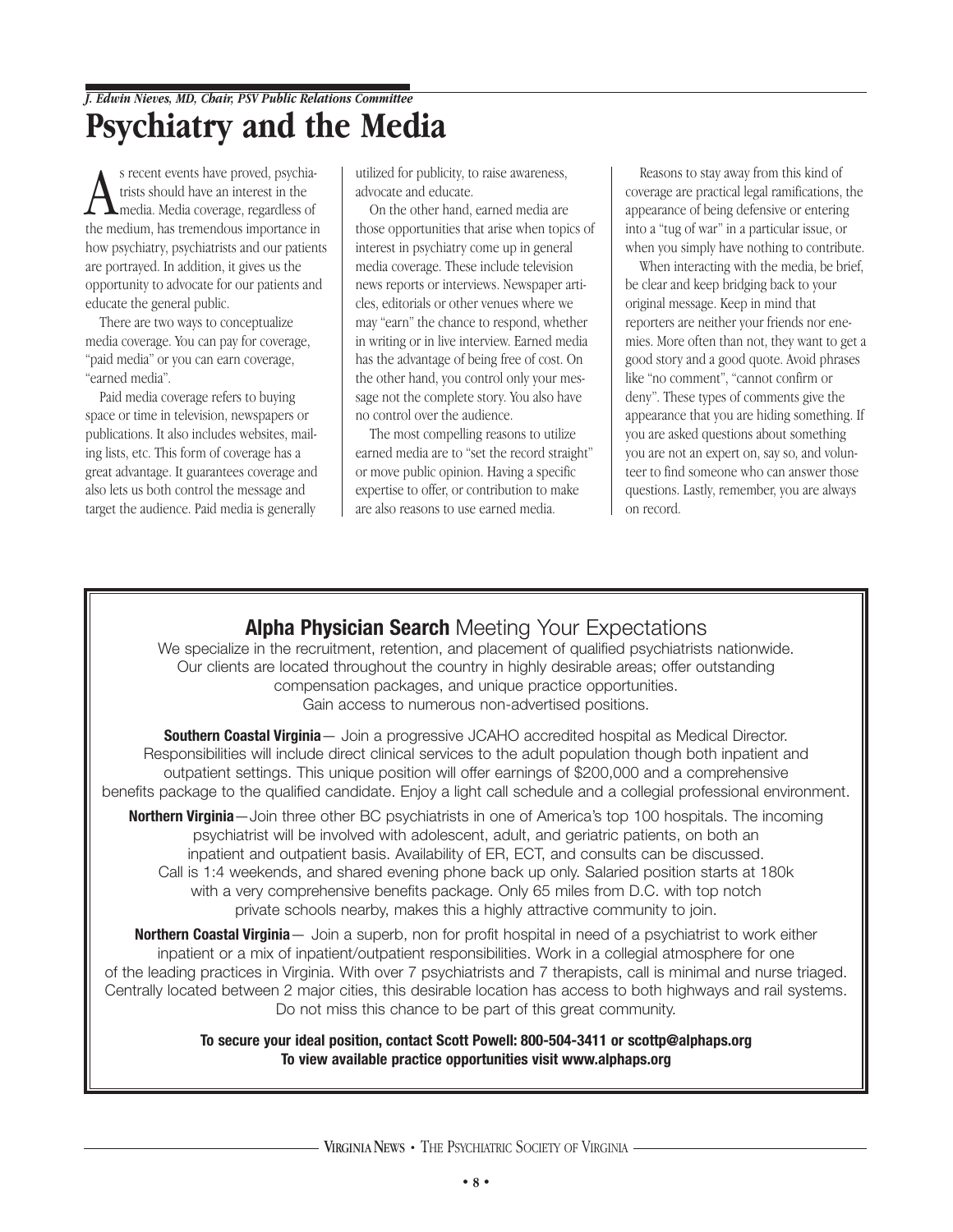

### We can all use a good laugh - most of the time.

Except when you're facing a possible malpractice suit. Then you need to be confident that your liability insurance program provides top-notch legal representation. Your legal team must understand the intricacies of psychiatric practice plus have experience in malpractice litigation. You need a legal team with a proven track record.

You need attorneys retained by The Psychiatrists' Program.

### More than 95% of lawsuits decided at trial or by a judge resulted in a verdict for our insured!

With The Program, you can count on a dedicated, knowledgeable and experienced legal team.

Call us for your complimentary copy of "Major Components of a Psychiatric Malpractice Trial."

# Psychiatrists' Progra

Professional Liability Insurance Designed for Psychiatrists

Call: (800) 245-3333, ext. 389  $\sim$  Email: TheProgram( $@prms.com$ Visit: www.psychprogram.com

Managed by:

rofessional risk management services, inc. (In California, d/b/a Cal-Psych Insurance Agency, Inc.)